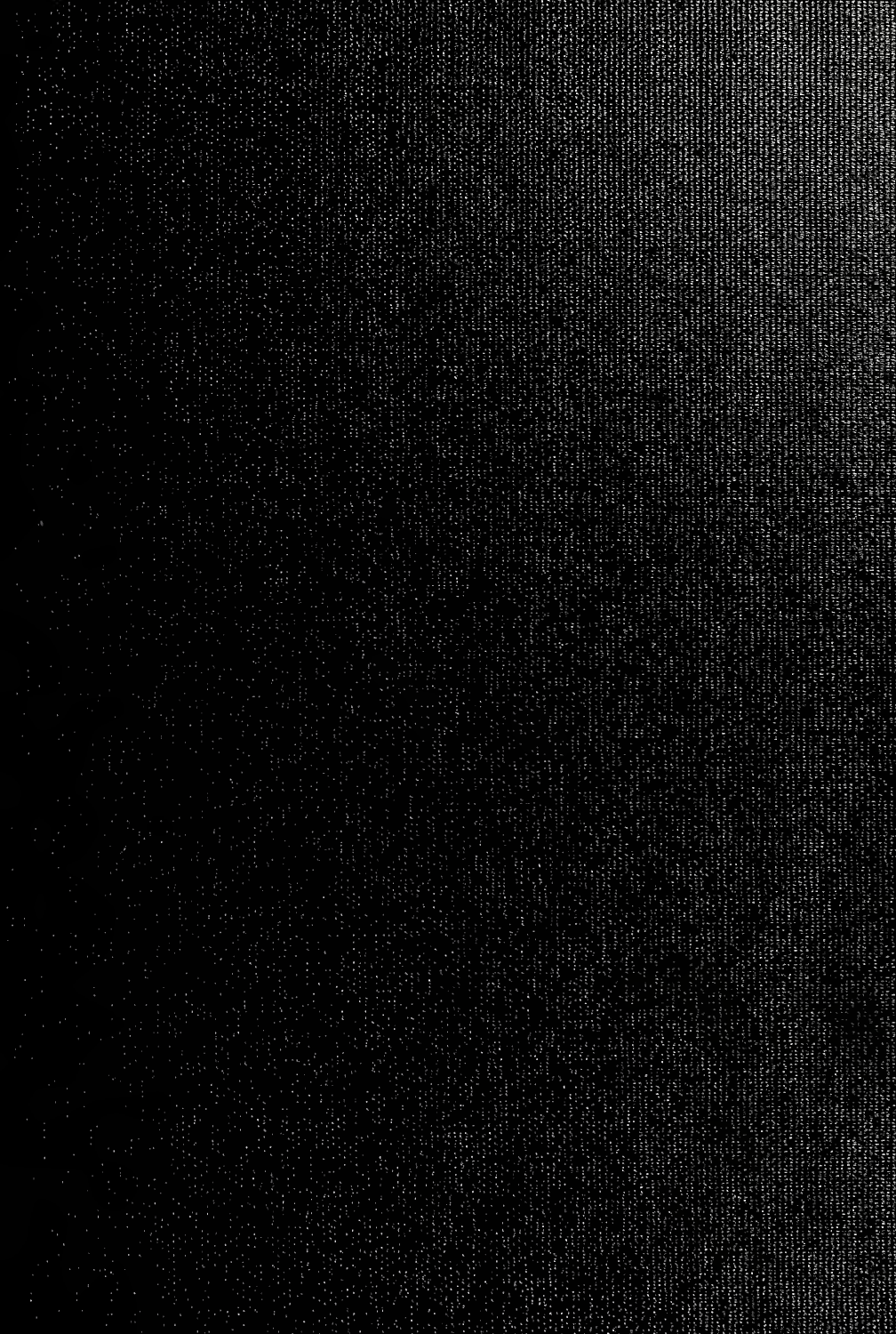994<br>2,764<br>4,794<br>2,888<br>2,888

8,114<br>7,117<br>1,970<br>5,910<br>1,116

36,188

| Norfolk,<br>Bristol &<br><b>Middlesex</b><br><b>District</b>        | Walter F. McDonough<br>of Needham            | All Others                          | Blanks                                | <b>Total Votes Cast</b>                    |                                       |
|---------------------------------------------------------------------|----------------------------------------------|-------------------------------------|---------------------------------------|--------------------------------------------|---------------------------------------|
| ATTLEBORO<br>Franklin<br>Millis<br>Natick<br>Needham                | 1,559<br>1,134<br>1,095<br>2,131<br>5,064    | 9<br>14<br>9<br>18<br>23            | 874<br>802<br>588<br>1,511<br>3,309   | 2,442<br>1,950<br>1,692<br>3,660<br>8,396  |                                       |
| Norfolk.<br>North Attleborough<br>Plainville<br>Sherborn<br>Wayland | 1,027<br>2,380<br>900<br>709<br>2,084        | 6<br>19<br>$\mathbf{1}$<br>16       | 616<br>1,210<br>392<br>434<br>1,822   | 1,649<br>3,609<br>1,293<br>1,143<br>3,922  |                                       |
| Wellesley<br>Wrentham<br><b>TOTALS</b>                              | 1,416<br>1,130<br>20,629                     | 11<br>126                           | 1,161<br>626<br>13,345                | 2,577<br>1,767<br>34,100                   |                                       |
| Norfolk,<br>Bristol &<br>Plymouth<br><b>District</b>                | Steven J. Fradkin<br>Stoughton<br>$\sigma$ f | Donald B. Falvey<br>of Milton       | <b>Barnas Monteith</b><br>of Randolph | All Others                                 | Blanks                                |
| Avon<br>Braintree<br>Canton<br>East Bridgewater<br>Easton           | 425<br>557<br>1,747<br>226<br>1,348          | 212<br>1,079<br>1,169<br>112<br>495 | 90<br>186<br>202<br>26<br>115         | 8<br>8<br>$\mathbf{1}$<br>$\overline{4}$   | 267<br>934<br>1,668<br>156<br>926     |
| Milton<br>Randolph<br>Sharon<br>Stoughton<br>West Bridgewater       | 634<br>1,297<br>888<br>3,903<br>508          | 4,879<br>1,032<br>208<br>568<br>210 | 210<br>2,875<br>63<br>150<br>73       | 10<br>7<br>8<br>3<br>6                     | 2,381<br>1,906<br>803<br>1,286<br>319 |
| <b>TOTALS</b>                                                       | 11,533                                       | 9,964                               | 3,990                                 | 55                                         | 10,646                                |
| Norfolk &<br>Plymouth<br><b>District</b>                            | Patrick W. McDermott<br>of Quincy            | All Others                          | Blanks                                | <b>Total Votes Cast</b>                    |                                       |
| Abington<br>Braintree<br>Holbrook<br><b>QUINCY</b><br>Rockland      | 2,068<br>3,315<br>1,540<br>12,275<br>2,236   | 12<br>20<br>1<br>121<br>146         | 807<br>1,882<br>584<br>5,497<br>705   | 2,887<br>5,217<br>2,125<br>17,893<br>3,087 |                                       |
| <b>TOTALS</b>                                                       | 21,434                                       | 300                                 | 9,475                                 | 31,209                                     |                                       |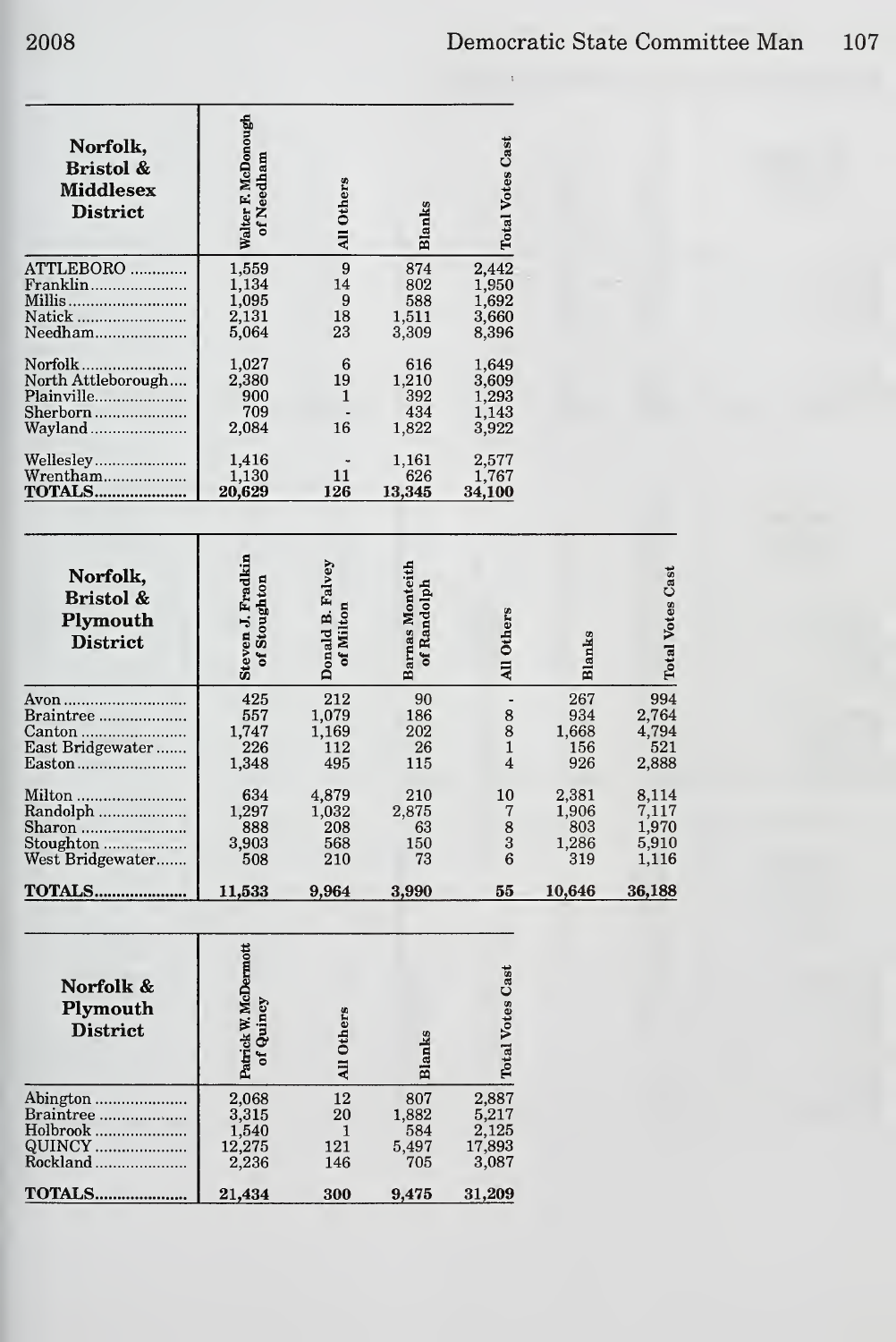#### DEMOCRATIC STATE COMMITTEE MAN

| Plymouth &<br><b>Barnstable</b><br><b>District</b> | F. Mackey,<br>almouth<br>Philip <sup>1</sup><br>r.<br>ិ៍ | Ē<br>Fitzger<br>of Kingston<br>David D. | <b>Others</b><br>$\overline{a}$ | Blanks | Cast<br>Votes<br>Total |
|----------------------------------------------------|----------------------------------------------------------|-----------------------------------------|---------------------------------|--------|------------------------|
| Barnstable                                         | 1,329                                                    | 215                                     |                                 | 599    | 2,143                  |
| Bourne                                             | 2,183                                                    | 411                                     | 4                               | 743    | 3,341                  |
| <b>Falmouth</b>                                    | 5,757                                                    | 551                                     | 8                               | 1,627  | 7,943                  |
| Kingston                                           | 540                                                      | 1,321                                   |                                 | 326    | 2,187                  |
| Pembroke                                           | 796                                                      | 1,714                                   | 1                               | 562    | 3.073                  |
| Plymouth                                           | 3.064                                                    | 4,204                                   | 12                              | 2,275  | 9,555                  |
| Plympton                                           | 152                                                      | 260                                     |                                 | 103    | 515                    |
| Sandwich                                           | 2,462                                                    | 463                                     | 11                              | 1,036  | 3,972                  |
| <b>TOTALS.</b>                                     | 16,283                                                   | 9,139                                   | 36                              | 7,271  | 32,729                 |

| First<br>Plymouth &<br><b>Bristol</b><br><b>District</b> | R. Pacheco<br>Taunton<br>Marc<br>៵ | <b>Others</b><br>E | Blank | $_{\rm Cast}$<br>Votes<br>Total |
|----------------------------------------------------------|------------------------------------|--------------------|-------|---------------------------------|
| Berkley                                                  | 738                                |                    | 180   | 918                             |
| Bridgewater                                              | 2,661                              | 16                 | 920   | 3,597                           |
| Carver                                                   | 1.538                              |                    | 430   | 1.975                           |
| Dighton                                                  | 875                                | 6                  | 191   | 1.072                           |
| Marion                                                   | 838                                | 4                  | 265   | 1,107                           |
| Middleborough                                            | 2,679                              | 14                 | 703   | 3,396                           |
| Raynham                                                  | 1.773                              |                    | 405   | 2,179                           |
| TAUNTON                                                  | 6,554                              | 26                 | 2,025 | 8,605                           |
| Wareham                                                  | 2.924                              | 18                 | 846   | 3,788                           |
| TOTALS                                                   | 20,580                             | 92                 | 5.965 | 26,637                          |

| Second<br>Plymouth &<br><b>Bristol</b><br>District            | Michael D. Brady<br>of Brockton       | ers<br>Ğ                                     | Blanks                            | Cast<br>Votes<br>Total                     |
|---------------------------------------------------------------|---------------------------------------|----------------------------------------------|-----------------------------------|--------------------------------------------|
| BROCKTON.<br>East Bridgewater<br>Easton<br>Halifax<br>Hanover | 9,443<br>1,105<br>769<br>909<br>1,727 | 27<br>$\overline{2}$<br>$\overline{7}$<br>14 | 4,625<br>485<br>411<br>406<br>942 | 14,095<br>1,592<br>1,187<br>1,322<br>2.683 |
| Hanson<br>Whitman.<br>.<br><b>TOTALS</b>                      | 1,106<br>1,805<br>16.864              | 8<br>$\overline{3}$<br>68                    | 478<br>673<br>8.020               | 1,592<br>2,481<br>24,952                   |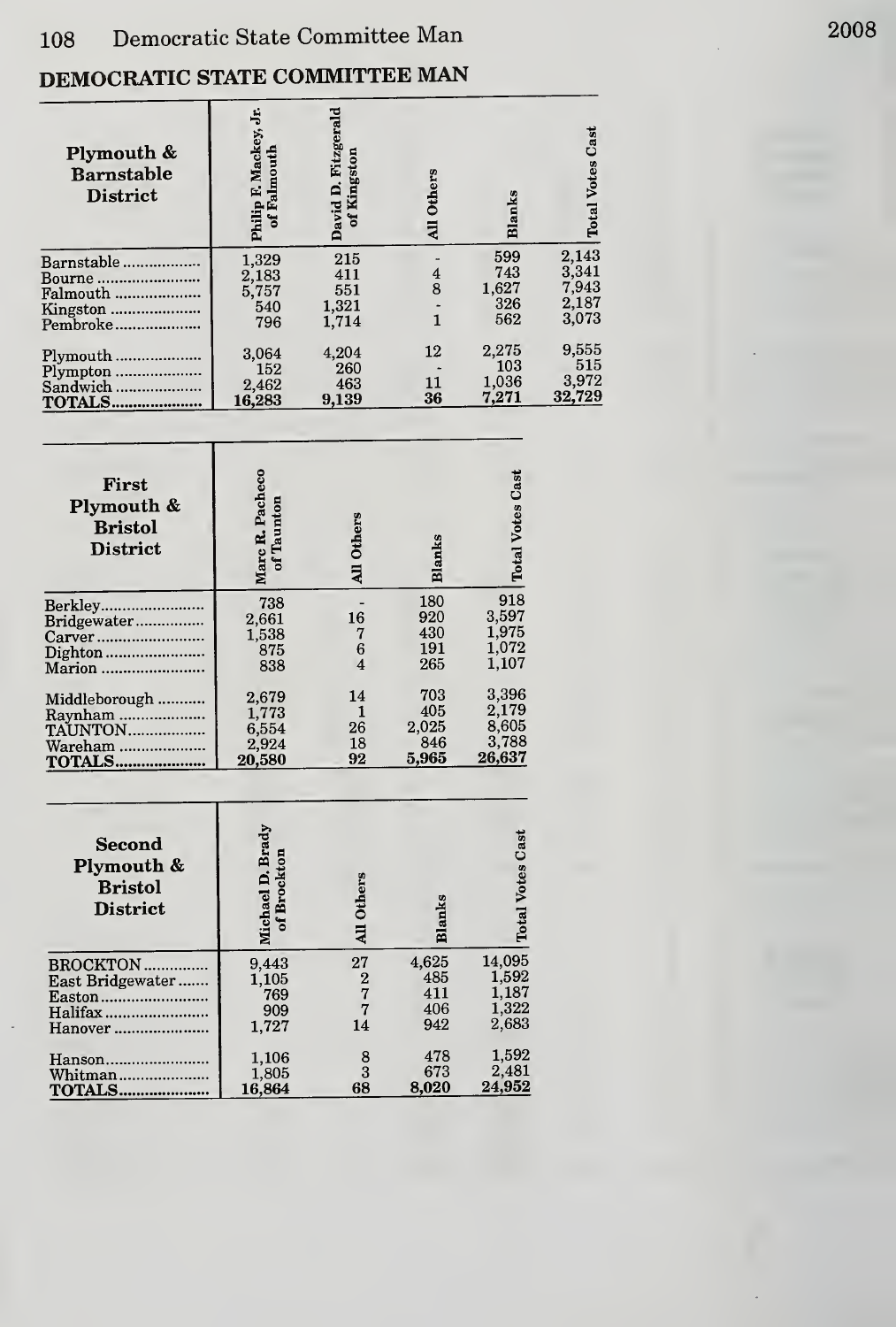| Plymouth &<br><b>Norfolk</b><br><b>District</b>            | Gregory M. Shanahan<br>of Weymouth           | All Others                                                 | Blanks                                     | <b>Total Votes Cast</b>                         |                         |
|------------------------------------------------------------|----------------------------------------------|------------------------------------------------------------|--------------------------------------------|-------------------------------------------------|-------------------------|
| Cohasset<br>Duxbury<br>Hingham                             | 907<br>1,865<br>$_{3,018}$<br>1,508<br>3,201 | $\overline{\bf{4}}$<br>10<br>18                            | 599<br>1,082<br>1,952<br>914<br>1,664      | 1,510<br>2,957<br>4,970<br>2,422<br>4,883       |                         |
| Norwell<br>Scituate<br>Weymouth<br>TOTALS                  | 1,279<br>2,517<br>8,138<br>22,433            | 6<br>$\overline{7}$<br>47<br>92                            | 781<br>1,483<br>3,050<br>11,525            | 2,066<br>4,007<br>11,235<br>34,050              |                         |
| First<br>Suffolk<br><b>District</b>                        | of Boston<br>Jack Hart                       | All Others                                                 | Blanks                                     | <b>Total Votes Cast</b>                         |                         |
| BOSTON.<br>TOTALS                                          | 15,840<br>15,840                             | 250<br>250                                                 | 16,287<br>16,287                           | 32,377<br>32,377                                |                         |
| Second<br><b>Suffolk</b><br><b>District</b>                | Joshua L. Dawson<br>of Boston                | Thomas M. McDonough<br>of Boston                           | All Others                                 | Blanks                                          | <b>Total Votes Cast</b> |
| BOSTON.<br><b>TOTALS</b>                                   | 9,283<br>9,283                               | 7,811<br>7,811                                             | 138<br>138                                 | 19,487<br>19,487                                | 36,719<br>36,719        |
| First<br>Suffolk &<br><b>Middlesex</b><br>District         | Jeffrey Rosario Turco<br>of Winthrop         | All Others                                                 | Blanks                                     | <b>Total Votes Cast</b>                         |                         |
| BOSTON<br>CAMBRIDGE<br><b>REVERE</b><br>Winthrop<br>TOTALS | 3,561<br>4,944<br>3,430<br>2,422<br>14,357   | $\begin{array}{c} 53 \\ 53 \end{array}$<br>40<br>35<br>181 | 5,612<br>5,020<br>3,172<br>1,804<br>15,608 | $9,226$<br>$10,017$<br>6,642<br>4,261<br>30,146 |                         |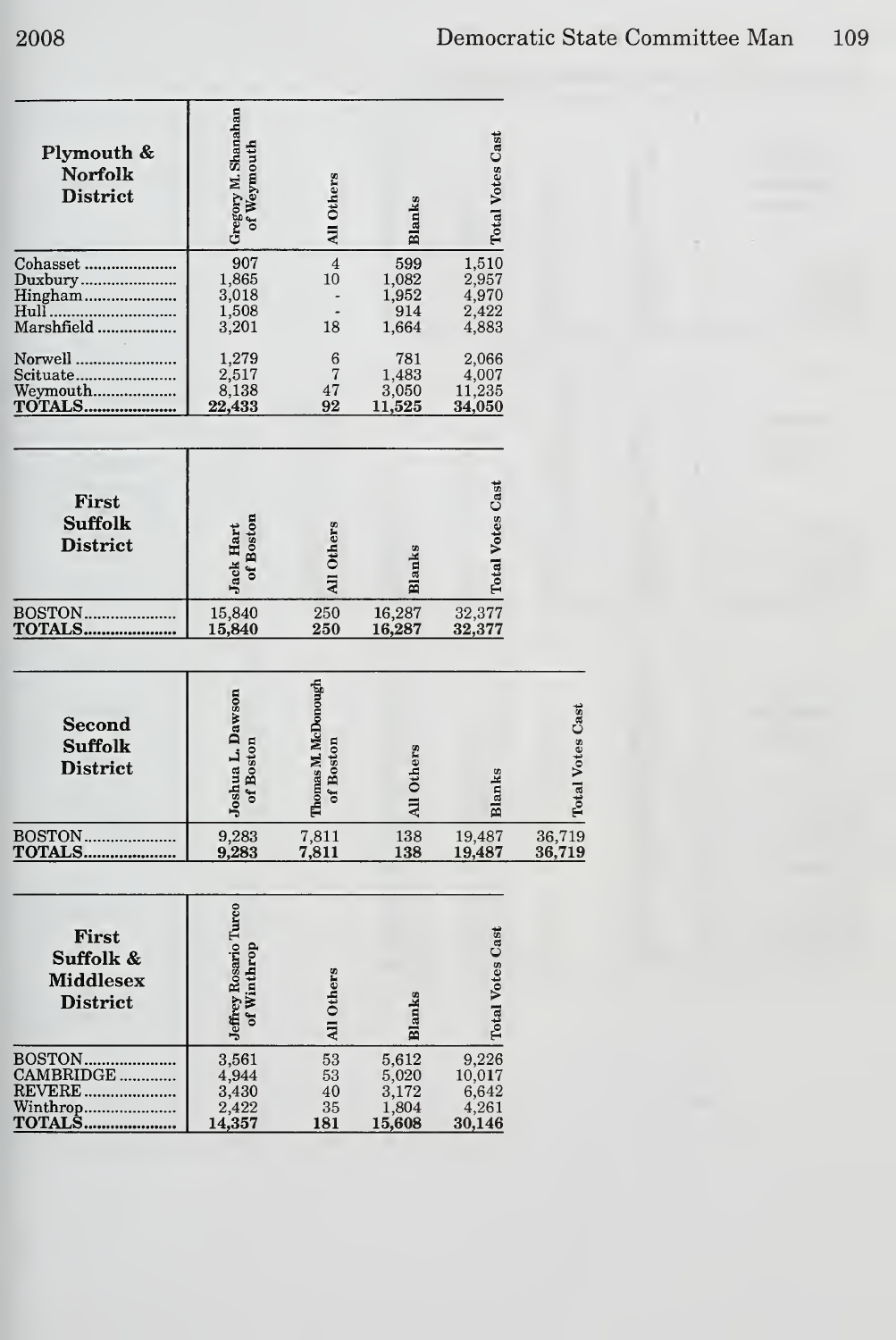# DEMOCRATIC STATE COMMITTEE MAN

т

| <b>Second</b><br>Suffolk &<br><b>Middlesex</b><br><b>District</b>    | Tollman<br>of Boston<br>Steven A.          | <b>Others</b><br>$\overline{a}$            | Blanks                                     | <b>Total Votes Cast</b>                     |                                             |
|----------------------------------------------------------------------|--------------------------------------------|--------------------------------------------|--------------------------------------------|---------------------------------------------|---------------------------------------------|
| Belmont<br><b>BOSTON</b><br>CAMBRIDGE<br>Watertown<br><b>TOTALS</b>  | 4,820<br>6,028<br>4,050<br>6,019<br>20,917 | 18<br>48<br>33<br>37<br>136                | 2,020<br>5,509<br>3,156<br>2,090<br>12,775 | 6,858<br>11,585<br>7,239<br>8,146<br>33,828 |                                             |
| Suffolk &<br><b>Norfolk</b><br><b>District</b>                       | Settana<br>of Boston<br>Daniel R.          | Wayne J. Wilson, Jr.<br><b>Boston</b><br>ិ | All Others                                 | Blanks                                      | <b>Total Votes Cast</b>                     |
| <b>BOSTON</b><br>Dedham<br>.<br>Norwood<br>Westwood<br><b>TOTALS</b> | 6,275<br>2,053<br>2,207<br>1,143<br>11,678 | 4,390<br>1,406<br>1,679<br>733<br>8,208    | 75<br>13<br>9<br>97                        | 10,691<br>2,324<br>2,123<br>1,564<br>16,702 | 21,431<br>5,783<br>6,022<br>3,449<br>36,685 |

| First<br>Worcester<br><b>District</b> | P. Brissette<br>Worcester<br>John<br>៵ | <b>Others</b><br><b>EKA</b> | Blanks | Cast<br><b>Votes</b><br>Total |
|---------------------------------------|----------------------------------------|-----------------------------|--------|-------------------------------|
| Berlin                                | 337                                    |                             | 217    | 554                           |
| Boylston                              | 553                                    |                             | 296    | 851                           |
| Clinton.<br>.                         | 830                                    | $\frac{2}{5}$               | 444    | 1,279                         |
| Holden                                | 2,006                                  | $\frac{4}{8}$               | 1,502  | 3,512                         |
| Northborough                          | 1,343                                  |                             | 783    | 2,134                         |
| Paxton                                | 618                                    | 3                           | 336    | 957                           |
| Princeton                             | 414                                    |                             | 320    | 735                           |
| West Boylston.                        | 897                                    | 3                           | 533    | 1,433                         |
| WORCESTER.                            | 9,299                                  | 95                          | 7,457  | 16,851                        |
| <b>TOTALS</b>                         | 16,297                                 | 121                         | 11,888 | 28,306                        |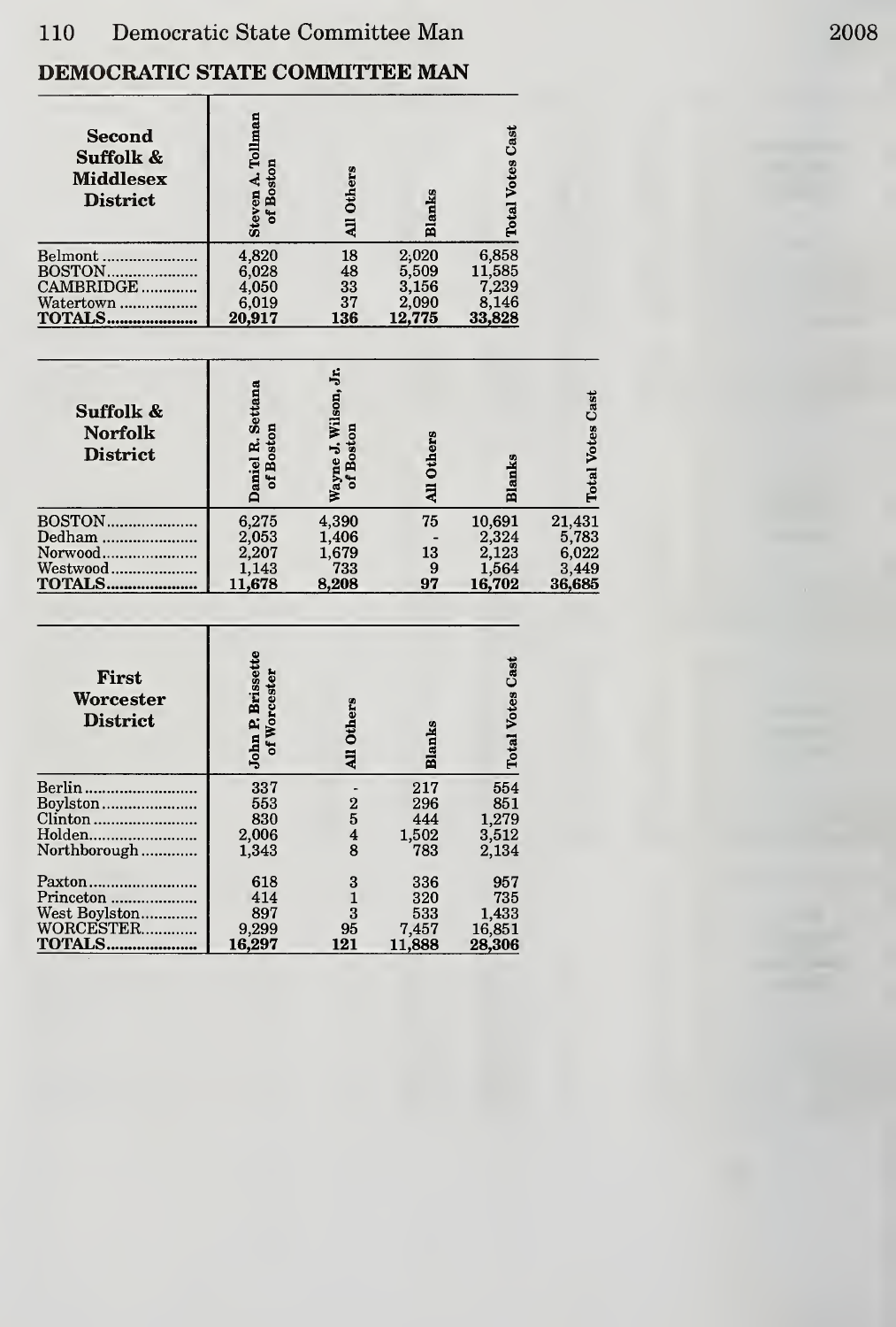| Second<br>Worcester<br><b>District</b>               | Glodis<br>Guy William<br>of Auburn | <b>Others</b><br>$\overline{a}$ | Blanks                         | Cast<br><b>Votes</b><br>Total     |  |
|------------------------------------------------------|------------------------------------|---------------------------------|--------------------------------|-----------------------------------|--|
| Auburn.<br>Grafton<br>Leicester<br>Millbury          | 2,543<br>2,056<br>1,546<br>1,729   | 12<br>5<br>4                    | 830<br>764<br>488<br>540       | 3,385<br>2,825<br>2,034<br>2,273  |  |
| Shrewsbury<br>Upton.<br>WORCESTER.<br><b>TOTALS.</b> | 4,542<br>941<br>6,237<br>19,594    | 29<br>83<br>133                 | 2,013<br>377<br>2,953<br>7,965 | 6,584<br>1,318<br>9,273<br>27,692 |  |

| Worcester,<br>Hampden,<br>Hampshire &<br>Franklin<br><b>District</b> | William R. Shemeth, III<br>Spencer<br>$\sigma$ f | All Others                                     | Blanks                           | <b>Total Votes Cast</b>                 |
|----------------------------------------------------------------------|--------------------------------------------------|------------------------------------------------|----------------------------------|-----------------------------------------|
| Ashburnham<br>Athol<br>Barre<br>Brimfield<br><b>Brookfield</b>       | 705<br>1,041<br>571<br>398<br>403                | 3<br>3<br>4                                    | 367<br>444<br>302<br>209<br>189  | 1,075<br>1,488<br>877<br>607<br>592     |
| Charlton<br>East Brookfield<br>Hardwick<br>Holland<br>Hubbardston    | 1,120<br>222<br>337<br>284<br>458                | 4<br>$\mathbf{1}$<br>3<br>$\mathbf{1}$         | 624<br>94<br>156<br>162<br>265   | 1,748<br>316<br>494<br>449<br>724       |
| Monson<br>New Braintree<br>North Brookfield<br>Oakham<br>Orange      | 856<br>137<br>484<br>222<br>727                  | 5<br>$\overline{2}$<br>$\overline{4}$          | 587<br>51<br>215<br>134<br>300   | 1,448<br>188<br>701<br>356<br>1,031     |
| Palmer<br>Petersham<br>Phillipston<br>Royalston<br>Rutland           | 1,280<br>203<br>195<br>135<br>796                | $\mathbf{1}$<br>$\mathbf{1}$<br>$\overline{4}$ | 780<br>117<br>89<br>116<br>496   | 2,061<br>321<br>284<br>251<br>1,296     |
| Spencer<br>Sturbridge<br>Wales<br>Ware                               | 1,267<br>$1,\!051$<br>778<br>231<br>948          | 11<br>4<br>3<br>$\mathbf{1}$<br>$\overline{2}$ | 470<br>591<br>350<br>87<br>560   | 1,748<br>1,646<br>1,131<br>319<br>1,510 |
| Warren<br>Warwick<br>West Brookfield<br>Winchendon<br><b>TOTALS</b>  | 543<br>132<br>400<br>858<br>16,782               | $\mathbf{1}$<br>$\overline{4}$<br>62           | 210<br>73<br>242<br>375<br>8,655 | 754<br>205<br>642<br>1,237<br>25,499    |

2008 Democratic State Committee Man 111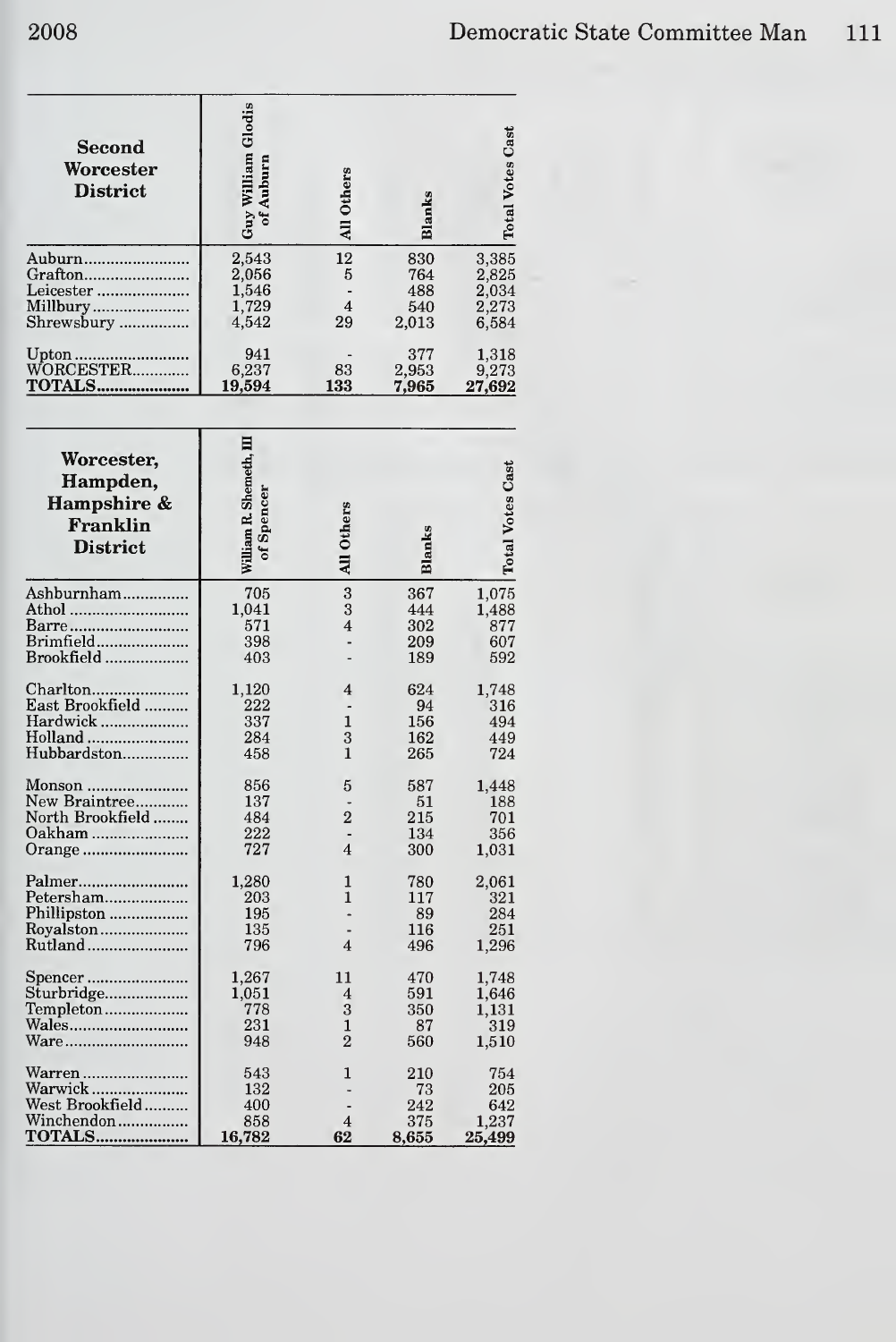### DEMOCRATIC STATE COMMITTEE MAN

| $\overline{2}$<br>573<br>93<br>Bolton<br>992<br>1,085<br>190<br>988<br>56<br>1,234<br>Clinton<br>FITCHBURG<br>31<br>33<br>5,408<br>5,472<br>GARDNER.<br>3,159<br>.<br>149<br>1,000<br>Lancaster<br>LEOMINSTER<br>619<br>5,722<br>$\label{eq:unenburg} \textbf{Lunenburg} \dots \dots \dots \dots \dots$<br>1,766<br>109<br>1,218<br>122<br>1,197<br>Westminster<br>1,321<br>5<br><b>TOTALS</b><br>56<br>33<br>1,324<br>23,344 | Worcester &<br><b>Middlesex</b><br><b>District</b> | No Nomination | Harold P. Naughton, Jr.<br>of Clinton<br>$(Write-In)$ | Byrne<br>of Fitchburg<br>(Write-In)<br>Joseph D. | <b>Others</b><br><b>E</b> | Blanks | <b>Total Votes Cast</b> |
|-------------------------------------------------------------------------------------------------------------------------------------------------------------------------------------------------------------------------------------------------------------------------------------------------------------------------------------------------------------------------------------------------------------------------------|----------------------------------------------------|---------------|-------------------------------------------------------|--------------------------------------------------|---------------------------|--------|-------------------------|
|                                                                                                                                                                                                                                                                                                                                                                                                                               |                                                    |               |                                                       |                                                  |                           |        | 575                     |
|                                                                                                                                                                                                                                                                                                                                                                                                                               |                                                    |               |                                                       |                                                  |                           |        |                         |
|                                                                                                                                                                                                                                                                                                                                                                                                                               |                                                    |               |                                                       |                                                  |                           |        |                         |
|                                                                                                                                                                                                                                                                                                                                                                                                                               |                                                    |               |                                                       |                                                  |                           |        | 3,159                   |
|                                                                                                                                                                                                                                                                                                                                                                                                                               |                                                    |               |                                                       |                                                  |                           |        | 1,149                   |
|                                                                                                                                                                                                                                                                                                                                                                                                                               |                                                    |               |                                                       |                                                  |                           |        | 6,341                   |
|                                                                                                                                                                                                                                                                                                                                                                                                                               |                                                    |               |                                                       |                                                  |                           |        | 1,770                   |
|                                                                                                                                                                                                                                                                                                                                                                                                                               |                                                    |               |                                                       |                                                  |                           |        | 1,327                   |
|                                                                                                                                                                                                                                                                                                                                                                                                                               |                                                    |               |                                                       |                                                  |                           |        | 1,319                   |
|                                                                                                                                                                                                                                                                                                                                                                                                                               |                                                    |               |                                                       |                                                  |                           |        | 1,326                   |
|                                                                                                                                                                                                                                                                                                                                                                                                                               |                                                    |               |                                                       |                                                  |                           |        | 24,757                  |

| Worcester &<br><b>Norfolk</b><br><b>District</b>              | Thomas J. Cullen, Sr.<br>of Uxbridge     | <b>Others</b><br>All <sup></sup> | Blanks                              | <b>Total Votes Cast</b>                    |
|---------------------------------------------------------------|------------------------------------------|----------------------------------|-------------------------------------|--------------------------------------------|
| Bellingham<br>Blackstone<br>Douglas<br>Dudley<br>Hopedale     | 2,026<br>1,078<br>715<br>1,081<br>866    | 10<br>$\frac{4}{2}$              | 899<br>329<br>371<br>593<br>357     | 2,935<br>1,411<br>1,087<br>1,676<br>1,223  |
| Mendon<br>Milford<br>Millville<br>Northbridge<br>Oxford       | 633<br>3,179<br>325<br>1,467<br>1,297    | 1<br>20<br>$\frac{1}{2}$         | 306<br>1,462<br>115<br>643<br>795   | 940<br>4,661<br>440<br>2,111<br>2,094      |
| Southbridge<br>Sutton<br>Uxbridge<br>Webster<br><b>TOTALS</b> | 1,342<br>984<br>1,478<br>1,428<br>17,899 | 10<br>3<br>$\frac{2}{9}$<br>65   | 1,207<br>562<br>662<br>727<br>9,028 | 2,559<br>1,549<br>2,142<br>2,164<br>26,992 |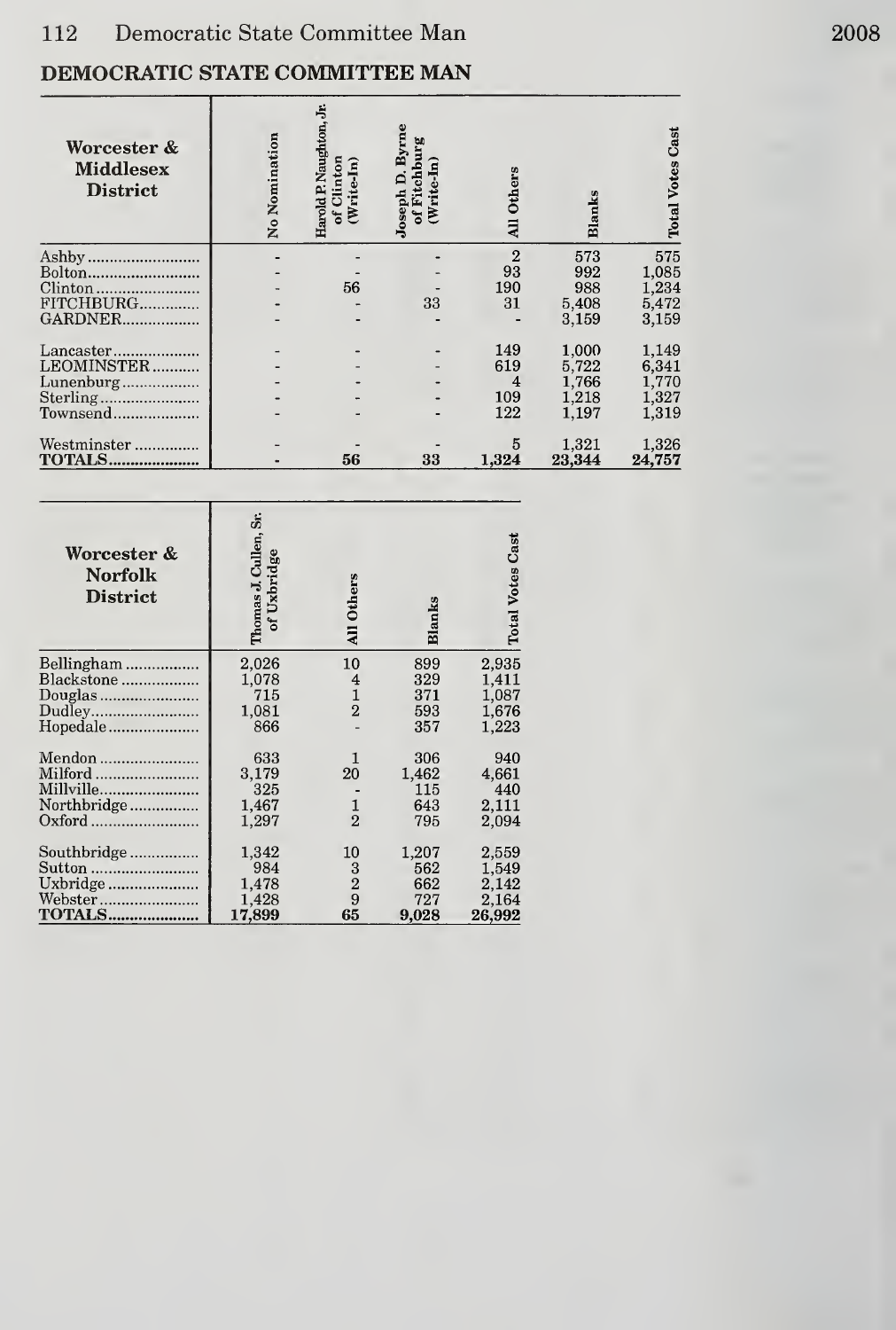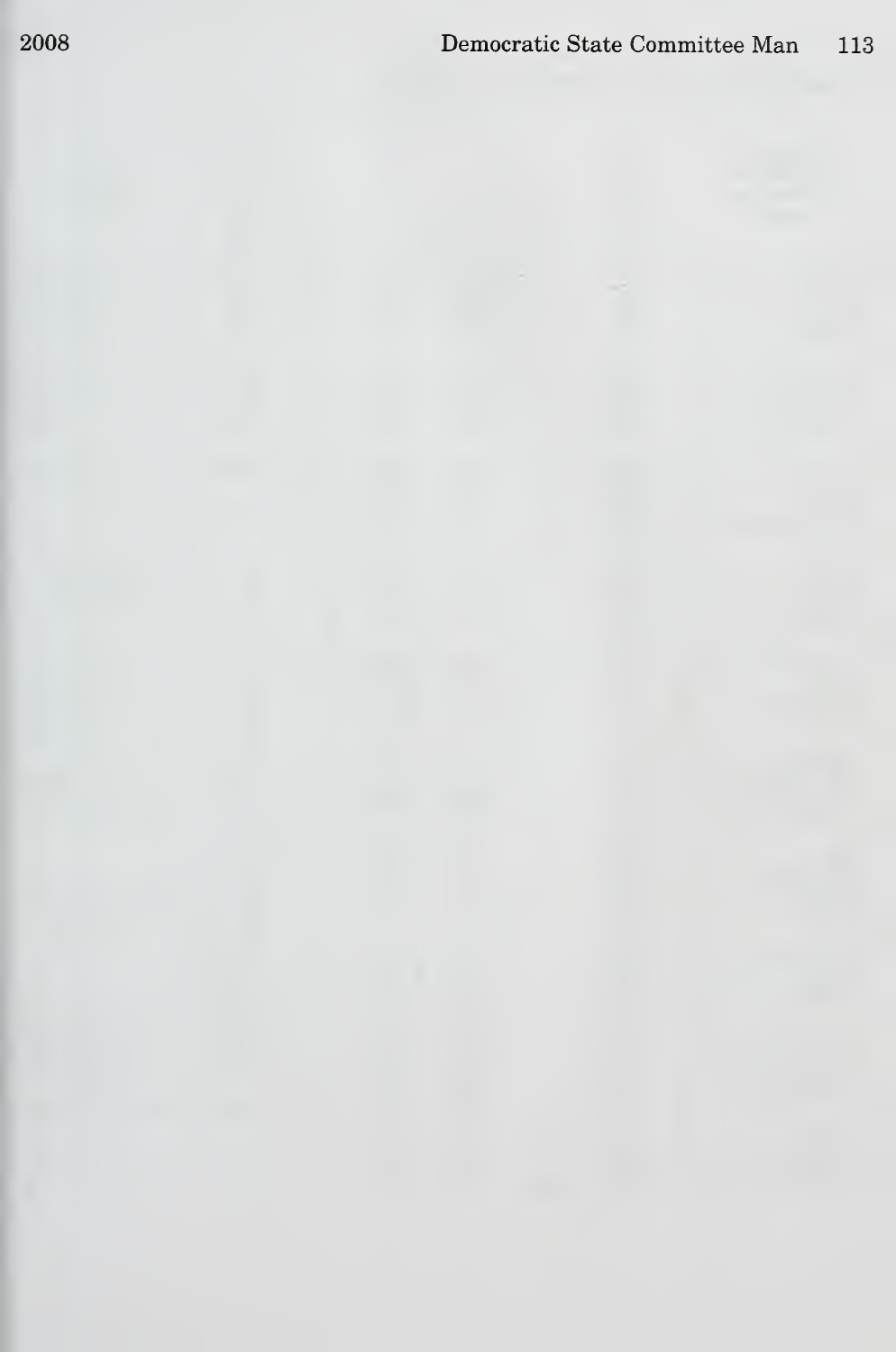| <b>DEMOCRATIC STATE COMMITTEE WOMAN</b> |  |
|-----------------------------------------|--|
|-----------------------------------------|--|

| Berkshire,<br>Hampshire &<br>Franklin<br><b>District</b>                      | Margaret Johnson Ware<br>of Williamstown | All Others                      | Blanks                         | <b>Total Votes Cast</b>             |
|-------------------------------------------------------------------------------|------------------------------------------|---------------------------------|--------------------------------|-------------------------------------|
| Adams<br>Alford<br>Ashfield<br>Becket<br>Charlemont                           | 1,357<br>114<br>403<br>229<br>198        | 3<br>$\mathbf{1}$               | 309<br>46<br>212<br>103<br>89  | 1,669<br>160<br>615<br>333<br>287   |
| Cheshire<br>Chesterfield<br>Clarksburg<br>Conway<br>Cummington                | 544<br>186<br>243<br>401<br>174          | $\mathbf{1}$                    | 164<br>62<br>70<br>224<br>77   | 708<br>248<br>314<br>625<br>251     |
| Dalton<br>Egremont<br>Florida<br>Goshen<br>Great Barrington                   | 1,016<br>293<br>120<br>162<br>1,104      | 1<br>9                          | 329<br>108<br>20<br>72<br>624  | 1,346<br>401<br>140<br>234<br>1,737 |
| Hancock<br>Hawley<br>Heath<br>Hinsdale<br>Huntington                          | 102<br>43<br>149<br>266<br>261           | 15                              | 5<br>18<br>63<br>98<br>62      | 122<br>61<br>212<br>364<br>323      |
| Lanesborough<br>Lee<br>Lenox<br>Middlefield<br>Monroe                         | 453<br>818<br>951<br>87<br>12            | $\frac{2}{3}$<br>$\overline{5}$ | 149<br>359<br>522<br>27<br>5   | 604<br>1,180<br>1,478<br>114<br>17  |
| Monterey<br>Mount Washington<br>New Ashford<br>New Marlborough<br>NORTH ADAMS | 224<br>34<br>64<br>198<br>1,744          | 5                               | 74<br>23<br>92<br>562          | 298<br>57<br>64<br>290<br>2,311     |
| Otis<br>PITTSFIELD<br>Plainfield<br>Richmond                                  | 162<br>103<br>5,973<br>149<br>342        | 12<br>$\overline{2}$            | 74<br>53<br>2,992<br>44<br>115 | 236<br>156<br>8,977<br>193<br>459   |
| Rowe<br>Sandisfield<br>Savoy<br>Sheffield<br>Stockbridge                      | 60<br>115<br>108<br>535<br>431           |                                 | 28<br>43<br>36<br>186<br>190   | 88<br>158<br>144<br>721<br>621      |
| Tyringham<br>Washington<br>West Stockbridge<br>Westhampton<br>Williamsburg    | 79<br>111<br>292<br>277<br>518           | $\mathbf{1}$                    | 40<br>39<br>112<br>156<br>332  | 119<br>150<br>404<br>433<br>851     |
| Williamstown<br>Windsor<br>Worthington<br><b>TOTALS</b>                       | $1{,}640$<br>177<br>237<br>23,259        | 9<br>69                         | 414<br>42<br>111<br>9,575      | 2,063<br>219<br>348<br>32,903       |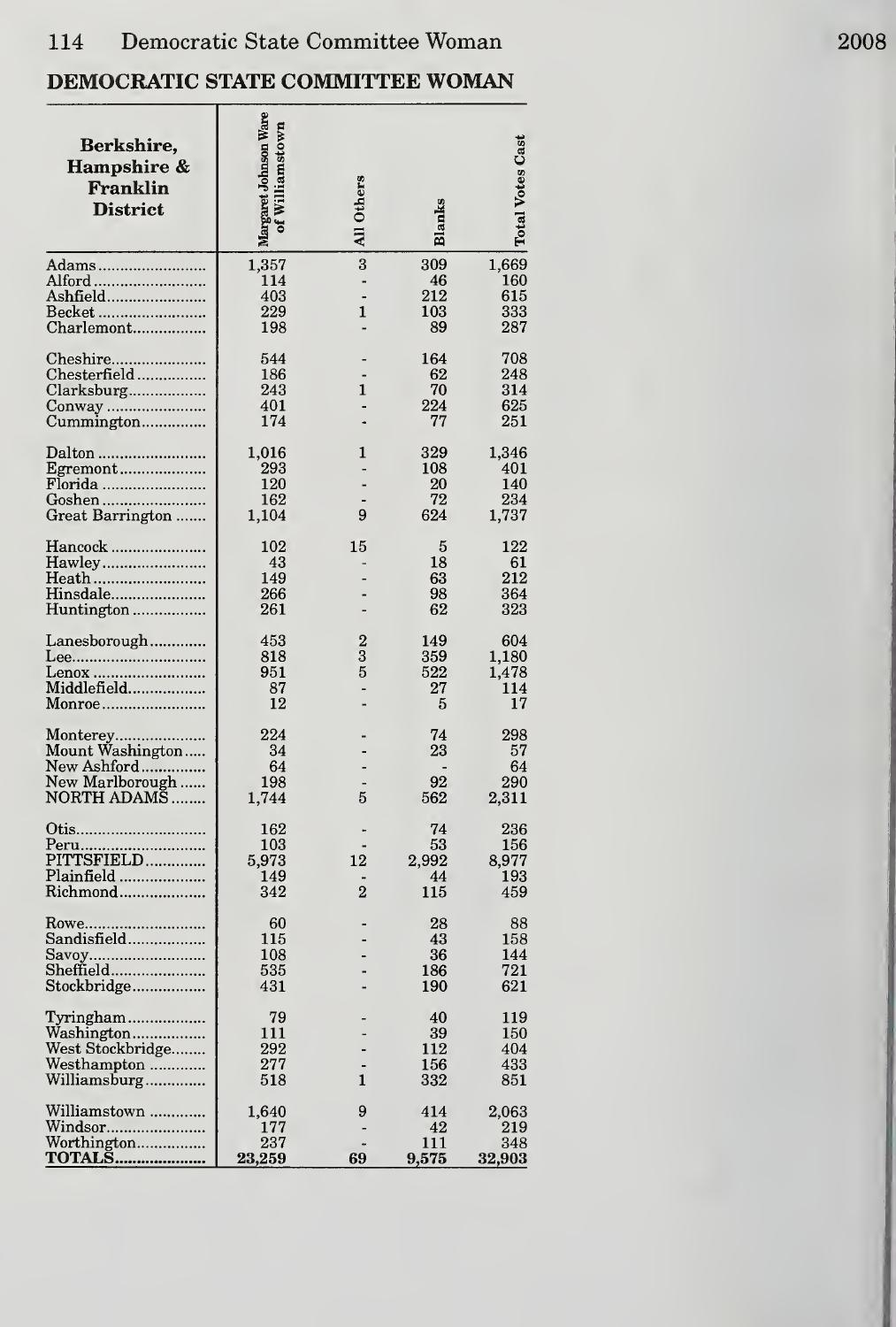| <b>Bristol &amp;</b><br><b>Norfolk</b><br><b>District</b>          | Claire B. Naughton<br>of Foxborough        | All Others                      | Blanks                                | <b>Total Votes Cast</b>                       |
|--------------------------------------------------------------------|--------------------------------------------|---------------------------------|---------------------------------------|-----------------------------------------------|
| ATTLEBORO<br>Dover<br>Foxborough<br>Medfield                       | 2,099<br>679<br>2,261<br>2,695<br>1,613    | 15<br>7<br>10<br>1              | 991<br>504<br>773<br>1,066<br>921     | 3,105<br>1,190<br>3,034<br>3,771<br>$2{,}535$ |
| Norton<br>Rehoboth<br>Seekonk<br>Sharon<br>Walpole                 | 1,864<br>765<br>1,174<br>1,708<br>3,008    | 2<br>5<br>9<br>15               | 806<br>479<br>708<br>1,168<br>1,700   | 2,672<br>1,244<br>1,887<br>2,885<br>4,723     |
| <b>TOTALS</b>                                                      | 17,866                                     | 64                              | 9,116                                 | 27,046                                        |
| <b>First Bristol &amp;</b><br>Plymouth<br><b>District</b>          | of Fall River<br>Ida Cabral                | All Others                      | Blanks                                | <b>Total Votes Cast</b>                       |
| FALL RIVER<br>Freetown<br>Lakeville<br>Rochester<br>Somerset       | 10,341<br>1,039<br>958<br>586<br>2,945     | 15<br>6<br>1<br>$\overline{2}$  | 6,223<br>460<br>533<br>309<br>1,291   | 16,579<br>1,505<br>1,492<br>895<br>4,238      |
| Swansea<br>Westport<br>TOTALS                                      | 1,970<br>2,167<br>20,006                   | 7<br>31                         | 900<br>1,165<br>10,881                | 2,877<br>3,332<br>30,918                      |
| <b>Second Bristol &amp;</b><br>Plymouth<br><b>District</b>         | ey<br>Rosemary S. Tiern<br>of New Bedford  | All Others                      | Blanks                                | <b>Total Votes Cast</b>                       |
| Acushnet<br>Dartmouth<br>Fairhaven<br>Mattapoisett<br>NEW BEDFORD. | 1,768<br>4,357<br>2,479<br>1,098<br>11,189 | $\mathbf{1}$<br>26<br>11<br>130 | 632<br>2,225<br>1,038<br>386<br>4,816 | 2,401<br>6,608<br>3,528<br>1,484<br>16,135    |
| TOTALS                                                             | 20,891                                     | 168                             | 9,097                                 | 30,156                                        |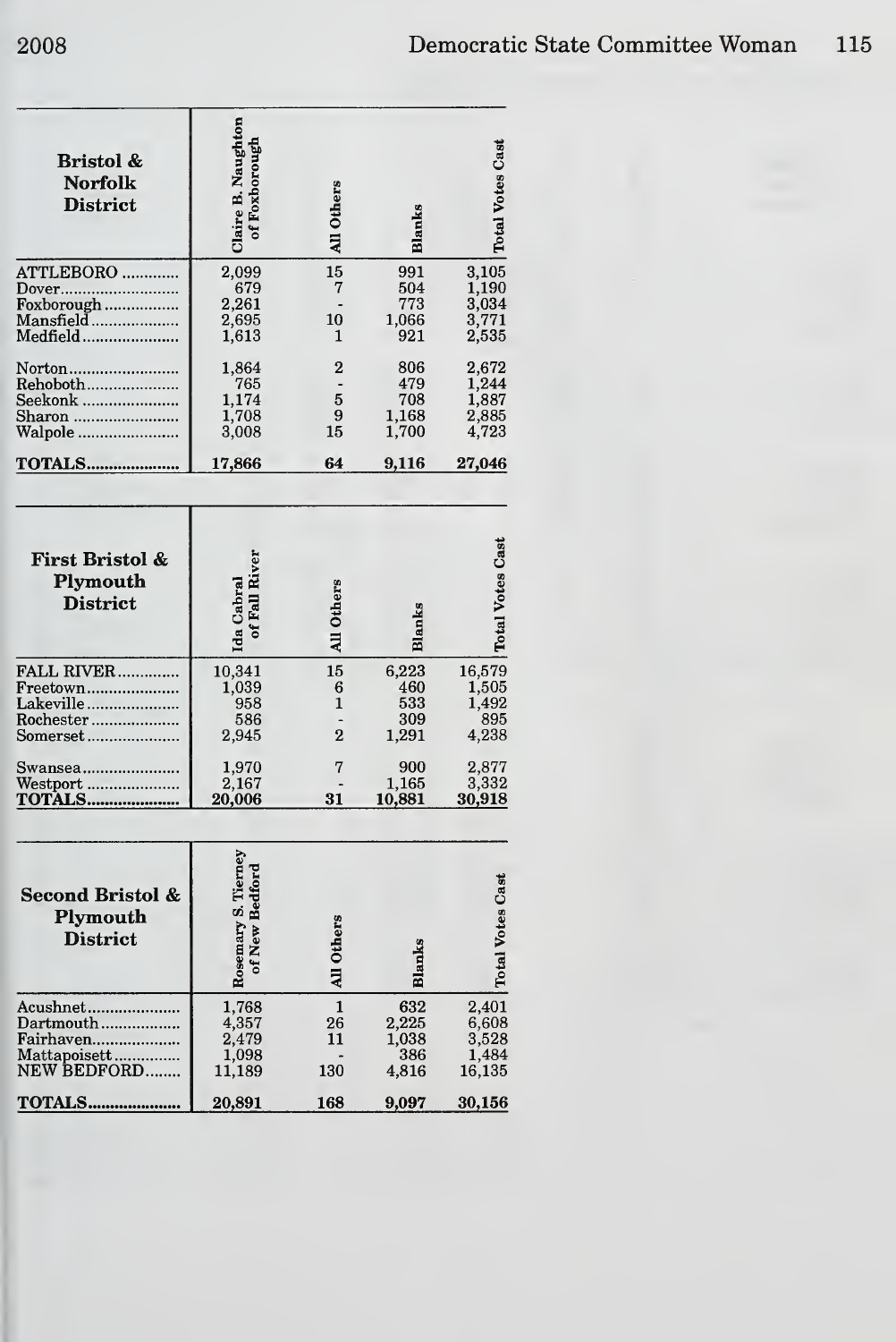| <b>DEMOCRATIC STATE COMMITTEE WOMAN</b> |  |
|-----------------------------------------|--|
|-----------------------------------------|--|

| Cape &<br><b>Islands</b><br><b>District</b> | Jane F. Fleming<br>Eastham<br>$\delta$ | Etta B. Goodstein<br>Dennis<br>$\delta$ | All Others              | Blanks | <b>Total Votes Cast</b> |
|---------------------------------------------|----------------------------------------|-----------------------------------------|-------------------------|--------|-------------------------|
| Aquinnah                                    | 50                                     | 28                                      |                         | 104    | 182                     |
| Barnstable                                  | 2,571                                  | 1,984                                   | 3                       | 1,981  | 6,539                   |
| Brewster                                    | 1,052                                  | 627                                     | $\overline{\mathbf{4}}$ | 791    | 2,474                   |
| Chatham                                     | 731                                    | 285                                     | $\overline{1}$          | 570    | 1,587                   |
| Chilmark                                    | 120                                    | 49                                      |                         | 205    | 374                     |
| Dennis                                      | 893                                    | 1,926                                   |                         | 704    | 3,523                   |
| Eastham                                     | 1,095                                  | 108                                     |                         | 329    | 1,532                   |
| Edgartown                                   | 411                                    | 125                                     | $\mathbf{1}$            | 493    | 1,030                   |
| Gosnold                                     | 5                                      | 3                                       |                         | 12     | 20                      |
|                                             | 1,241                                  | 795                                     |                         | 798    | 2,834                   |
| Mashpee                                     | 1,196                                  | 645                                     | 4                       | 856    | 2,701                   |
| Nantucket                                   | 882                                    | 299                                     | 7                       | 1,027  | 2,215                   |
| Oak Bluffs                                  | 411                                    | 163                                     | 3                       | 646    | 1,223                   |
| Orleans                                     | 995                                    | 275                                     | $\bar{3}$               | 428    | 1,701                   |
| Provincetown                                | 734                                    | 156                                     |                         | 493    | 1,383                   |
| Tisbury                                     | 377                                    | 185                                     | 6                       | 578    | 1,146                   |
| Truro                                       | 413                                    | 79                                      |                         | 218    | 710                     |
| Wellfleet                                   | 655                                    | 97                                      |                         | 284    | 1,036                   |
| West Tisbury                                | 268                                    | 136                                     | $\overline{4}$          | 591    | 999                     |
| Yarmouth                                    | 1,618                                  | 2,144                                   | 5                       | 1,160  | 4,927                   |
| <b>TOTALS</b>                               | 15,718                                 | 10,109                                  | 41                      | 12,268 | 38,136                  |

| First<br><b>Essex</b><br><b>District</b>                    | Louise C. Belivacqua<br>of Haverhil     | <b>Others</b><br>$\overline{a}$ | Blanks                                  | Cast<br>Votes<br>Total                     |  |
|-------------------------------------------------------------|-----------------------------------------|---------------------------------|-----------------------------------------|--------------------------------------------|--|
| Amesbury<br>HAVERHILL<br>Merrimac<br>Methuen<br>NEWBURYPORT | 1,954<br>6,781<br>905<br>5,079<br>2,600 | 278<br>$\frac{3}{8}$            | 1,206<br>3,285<br>368<br>2,752<br>2,184 | 3,167<br>10,344<br>1,276<br>7,839<br>4,793 |  |
| North Andover<br>Salisbury<br><b>TOTALŠ</b>                 | 1,538<br>1,035<br>19,892                | 309                             | 996<br>495<br>11,286                    | 2,534<br>1,534<br>31,487                   |  |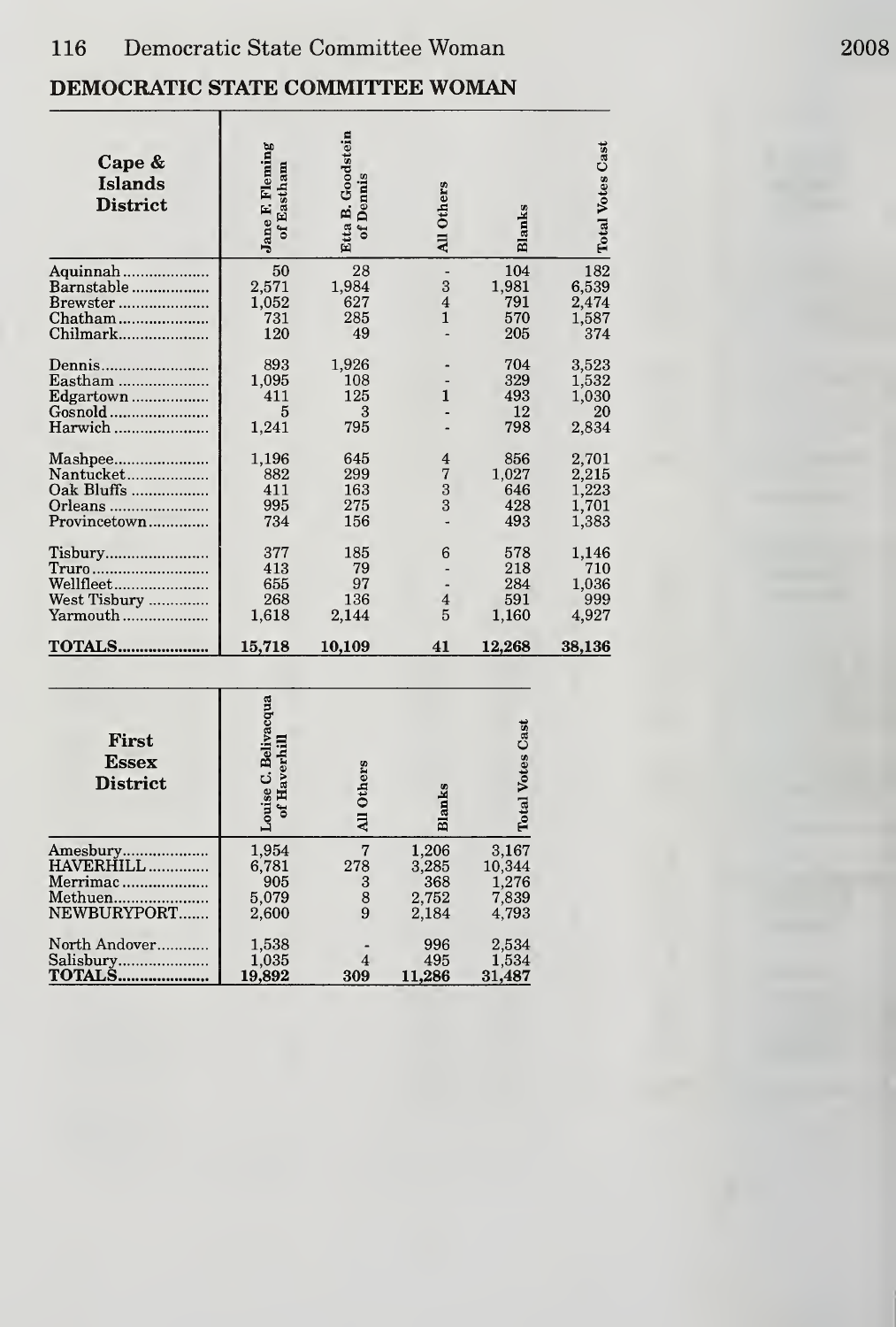| <b>Total Votes Cast</b>                    |
|--------------------------------------------|
| 7,991<br>4,895<br>11,628<br>8,501<br>1,307 |
| 34,322                                     |
| <b>Total Votes Cast</b>                    |
| 1,464<br>783<br>1,431<br>6,464<br>1,222    |
| 1,574<br>2,985<br>1,284<br>1,453<br>1,599  |
| 2,501<br>2,952<br>2,021<br>1,067<br>746    |
| 975<br>4,416<br>34,937                     |
|                                            |

| Second<br>Essex &<br><b>Middlesex</b><br><b>District</b> | ver<br>Stolb<br>Idove:<br>Nan<br>of |     |        | Vot    |
|----------------------------------------------------------|-------------------------------------|-----|--------|--------|
| Andover                                                  | 3,694                               |     | 2,867  | 6,568  |
|                                                          | 3,229                               |     | 2,617  | 5,846  |
| LAWRENCE                                                 | 3,401                               | 155 | 5,200  | 8,756  |
| Tewksbury                                                | 3,523                               | 22  | 2,422  | 5,967  |
| <b>TOTALS</b>                                            | $\boldsymbol{13.847}$               | 184 | 13,106 | 27,137 |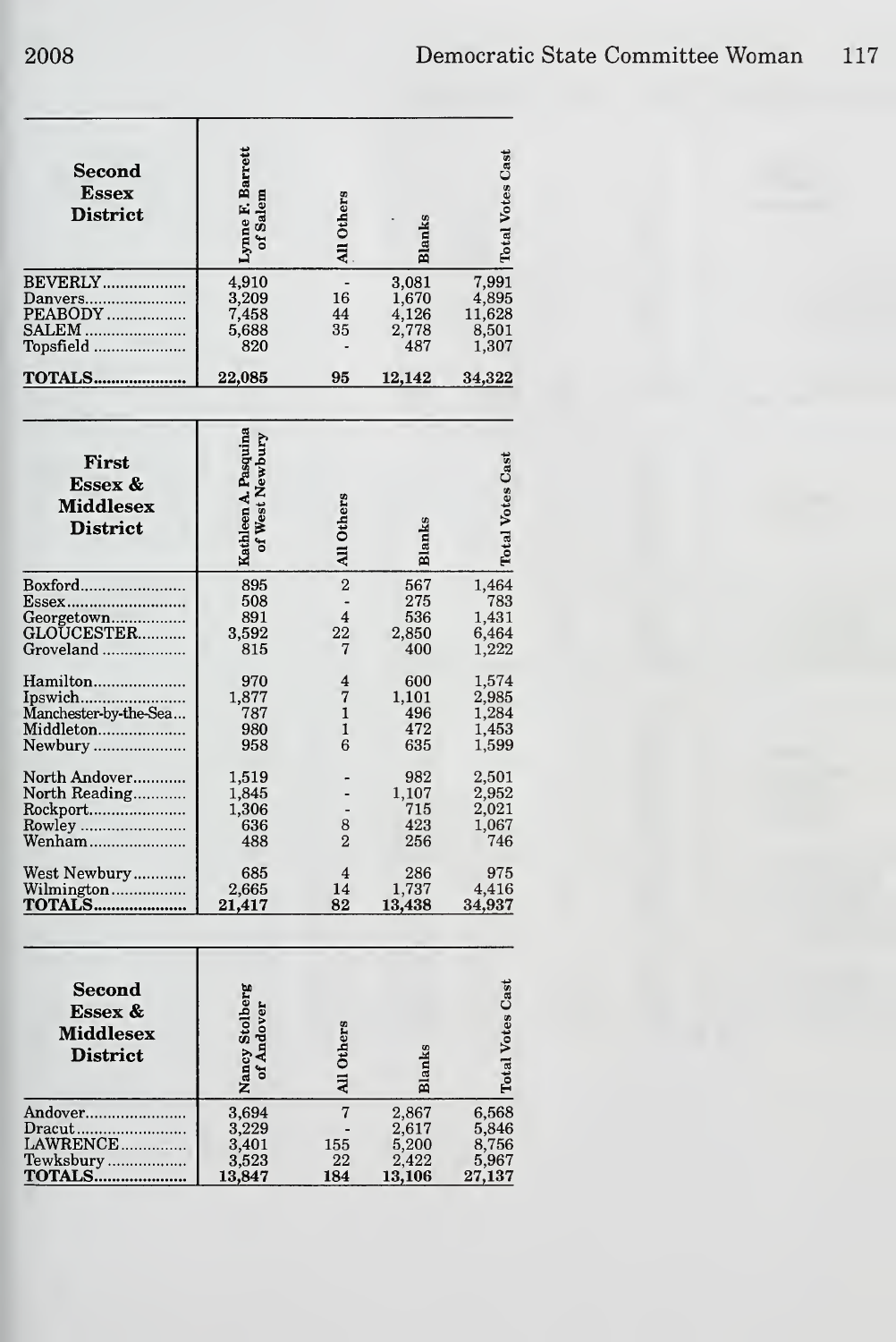# DEMOCRATIC STATE COMMITTEE WOMAN

Τ

| <b>Third</b><br>Essex &<br><b>Middlesex</b><br><b>District</b>  | Walsh<br>vnr<br>цi<br>aura              | <b>Others</b><br>AII            | Blanks                                | Cast<br>Votes<br>Total                     |
|-----------------------------------------------------------------|-----------------------------------------|---------------------------------|---------------------------------------|--------------------------------------------|
| <b>LYNN</b><br>Marblehead<br><b>MELROSE</b><br>Nahant<br>Saugus | 8,864<br>3,283<br>1,258<br>778<br>2,207 | 66<br>12<br>9<br>$\overline{2}$ | 4,176<br>2,049<br>762<br>322<br>1,752 | 13,106<br>5,344<br>2,029<br>1,102<br>3,959 |
| Swampscott<br>TOTALS.                                           | 2,163<br>18,553                         | 93                              | 1,727<br>10,788                       | 3,894<br>29,434                            |

| Hampden<br><b>District</b> | ringfiel<br>erman<br>West<br>auren<br><b>b</b> |          | æ            | 3<br>Total     |
|----------------------------|------------------------------------------------|----------|--------------|----------------|
| Agawam<br><b>CHICOPEE</b>  | 2,479<br>2,087                                 | 12<br>14 | 1,995<br>983 | 4,486<br>3,084 |
| SPRINGFIELD                | 3,728                                          | 78       | 5,531        | 9,337          |
| West Springfield           | 2,536                                          |          | 1,475        | 4,015          |
| <b>TOTALS</b>              | 10.830                                         | 108      | 9.984        | 20.922         |

| First<br>Hampden &<br>Hampshire<br><b>District</b> | Marygail B. Cokkinias<br>ongmeadow<br>ð | Kimball<br>Marie<br>of Ludlow<br>Irene | <b>Others</b><br>All <sub></sub> | Blanks | Cast<br>Votes<br>Total |
|----------------------------------------------------|-----------------------------------------|----------------------------------------|----------------------------------|--------|------------------------|
| Belchertown                                        | 150                                     | 707                                    | $\overline{2}$                   | 449    | 1,308                  |
| East Longmeadow                                    | 1,235                                   | 491                                    | 6                                | 873    | 2,605                  |
| Granby                                             | 157                                     | 645                                    | 1                                | 385    | 1,188                  |
| Hampden                                            | 315                                     | 243                                    |                                  | 296    | 854                    |
| Longmeadow                                         | 2,115                                   | 261                                    | 6                                | 1,067  | 3,449                  |
| Ludlow                                             | 427                                     | 2,700                                  | $\overline{2}$                   | 996    | 4,125                  |
| <b>SPRINGFIELD</b>                                 | 2,748                                   | 3,576                                  | 36                               | 5,748  | 12,108                 |
| Wilbraham                                          | 743                                     | 927                                    | 5                                | 1,101  | 2,776                  |
| <b>TOTALS</b>                                      | 7,890                                   | 9,550                                  | 58                               | 10,915 | 28,413                 |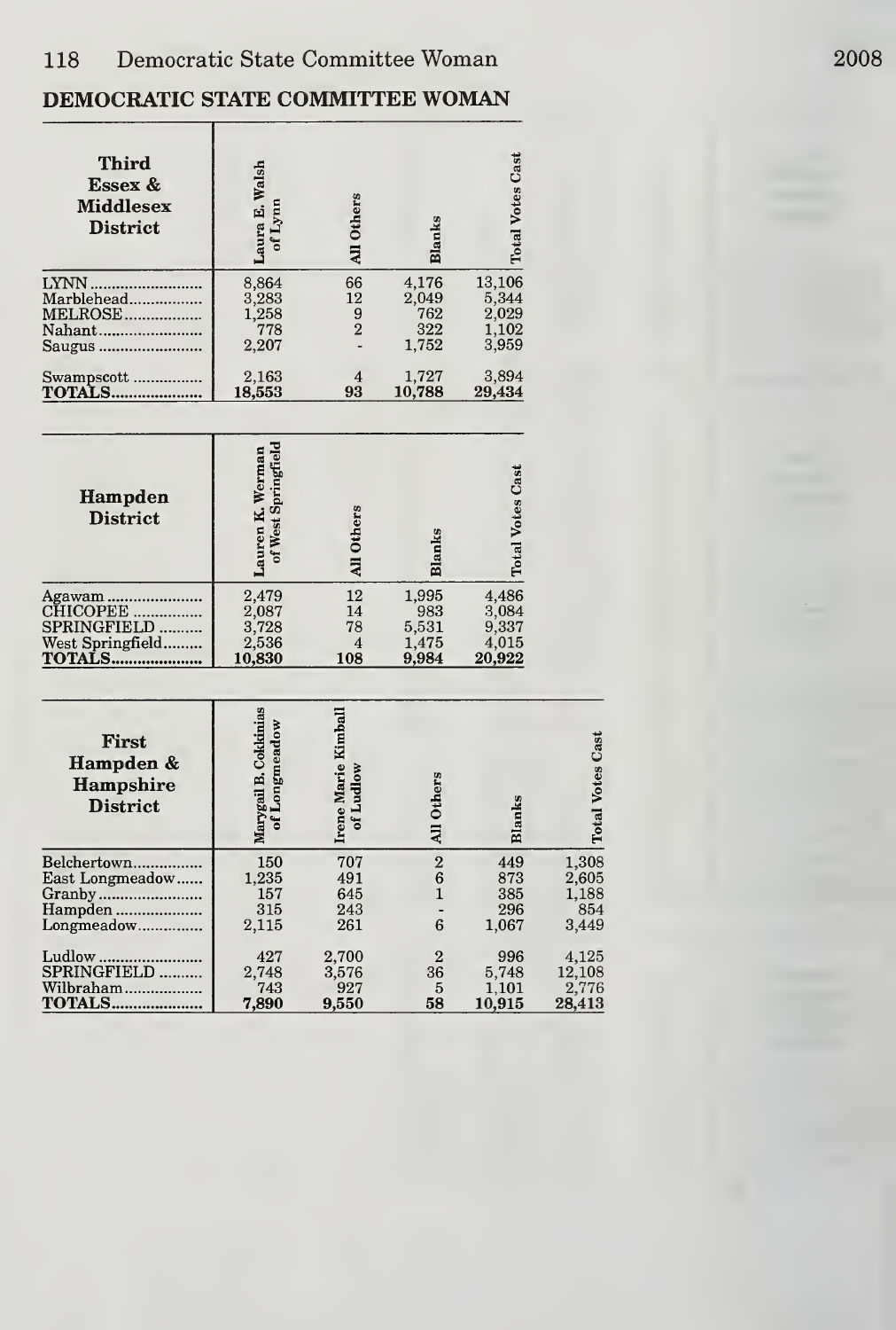$\cdot$ 

**Contractor** 

| $\rm 2008$ |  |  |
|------------|--|--|
|            |  |  |

| Second<br>Hampden &<br>Hampshire<br><b>District</b>                          | of Westfield<br>Norma J. Hill        | All Others                              | Blanks                              | <b>Total Votes Cast</b>               |
|------------------------------------------------------------------------------|--------------------------------------|-----------------------------------------|-------------------------------------|---------------------------------------|
| Blandford<br>Chester<br>CHICOPEE<br>Easthampton<br>Granville                 | 123<br>4,427<br>2,421<br>135         | 30<br>6                                 | 197<br>68<br>2,058<br>1,307<br>51   | 197<br>191<br>6,515<br>3,734<br>186   |
| <b>HOLYOKE </b><br>Montgomery<br><b>Russell </b><br>Southampton<br>Southwick | 2,790<br>79<br>151<br>722<br>838     | 10<br>1<br>$\overline{2}$               | 3,328<br>47<br>68<br>395<br>391     | 6,128<br>126<br>219<br>1,118<br>1,231 |
| Tolland<br>WESTFIELD<br><b>TOTALS</b>                                        | 46<br>3,317<br>15,049                | 7<br>56                                 | 23<br>1,894<br>9,827                | 69<br>5,218<br>24,932                 |
|                                                                              |                                      |                                         |                                     |                                       |
| Hampshire &<br>Franklin<br><b>District</b>                                   | <b>Janet Sinclair</b><br>of Buckland | All Others                              | <b>Blanks</b>                       | <b>Total Votes Cast</b>               |
| Amherst<br>Belchertown<br>Bernardston<br>Buckland<br>Colrain                 | 3,423<br>888<br>338<br>295<br>252    | 10<br>1<br>$\mathbf{1}$<br>$\mathbf{1}$ | 2,815<br>441<br>108<br>152<br>89    | 6,248<br>1,330<br>447<br>448<br>341   |
| Deerfield<br>Erving<br>Gill<br>Greenfield<br>Hadley                          | 971<br>211<br>292<br>2,547<br>913    | 1<br>$\mathbf{1}$<br>$\frac{2}{9}$      | 431<br>66<br>118<br>1,236<br>427    | 1,403<br>278<br>412<br>3,792<br>1,341 |
| Hatfield<br>Leverett<br>Leyden<br>Montague<br>New Salem                      | 637<br>466<br>150<br>1,438<br>177    | $\overline{2}$<br>1                     | 274<br>237<br>63<br>619<br>91       | 913<br>703<br>213<br>2,058<br>268     |
| NORTHAMPTON<br><b>Northfield </b><br>Pelham<br>Shelburne<br>Shutesbury       | 5,363<br>496<br>360<br>399<br>496    | 27<br>$\overline{2}$                    | 3,477<br>224<br>206<br>179<br>254   | 8,867<br>720<br>566<br>580<br>750     |
| South Hadley<br>Sunderland<br>Wendell<br>Whately<br><b>TOTALS</b>            | 2,395<br>555<br>211<br>313<br>23,586 | 6<br>2<br>67                            | 1,168<br>270<br>75<br>134<br>13,154 | 3,569<br>827<br>286<br>447<br>36,807  |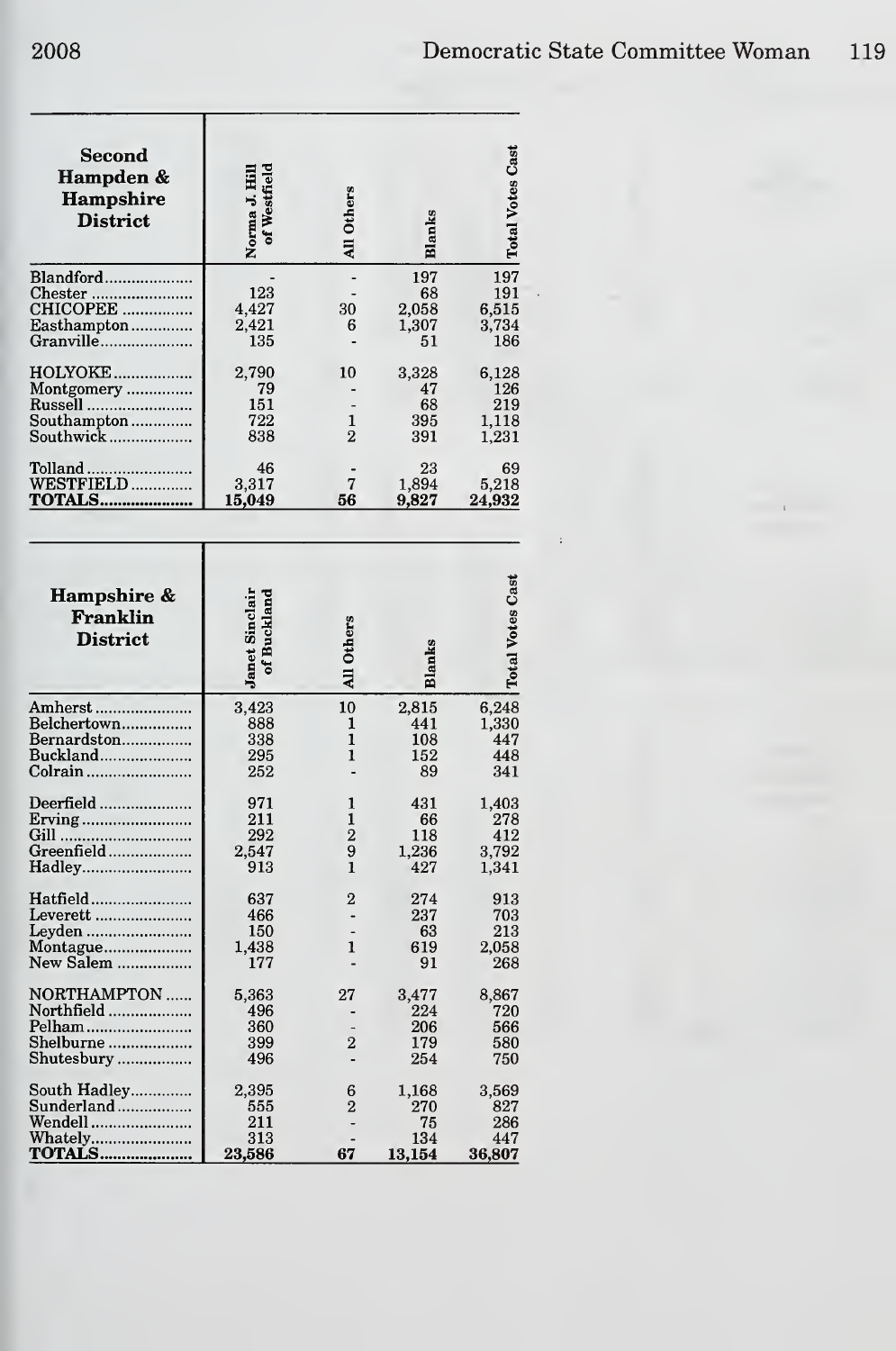#### DEMOCRATIC STATE COMMITTEE WOMAN

| <b>First</b><br><b>Middlesex</b><br><b>District</b> | Mieth<br>Groton<br><b>Jennifer</b> I<br>ð | Others<br>Ę                    | Blanks                            | Cast<br>Votes<br>Total                   |
|-----------------------------------------------------|-------------------------------------------|--------------------------------|-----------------------------------|------------------------------------------|
| Dunstable<br>LOWELL<br>Pepperell<br>Tyngsborough    | 336<br>1,269<br>5,897<br>1,184<br>1,114   | 5<br>32<br>8<br>$\overline{2}$ | 283<br>983<br>7,386<br>793<br>971 | 619<br>2,257<br>13,315<br>1,985<br>2.087 |
| Westford<br>TOTALS.                                 | 2,445<br>12,245                           | 49                             | 2,022<br>12,438                   | 4,469<br>24,732                          |

| Second<br><b>Middlesex</b><br><b>District</b> | Howe<br><b>Marie Elizabeth<br/>of Somervill</b> | <b>Others</b> | ක              | $\cos t$<br>Votes<br>Total |
|-----------------------------------------------|-------------------------------------------------|---------------|----------------|----------------------------|
| MEDFORD<br>SOMERVILLE                         | 8,616<br>10,575                                 | 77<br>132     | 4,765<br>5,916 | 13,458<br>16,623           |
| Winchester                                    | 3,161                                           | 20            | 2,383          | 5,564                      |
| <b>WOBURN</b><br>.                            | 660                                             | 4             | 368            | 1,032                      |
| <b>TOTALS</b>                                 | 23,012                                          | 233           | 13,432         | 36,677                     |

| <b>Third</b><br><b>Middlesex</b><br><b>District</b> | Janet M. Bey<br>of Concord | <b>Others</b><br>$\overline{a}$ | Blanks | Cast<br>Votes<br>Total |  |
|-----------------------------------------------------|----------------------------|---------------------------------|--------|------------------------|--|
| Bedford                                             | 1,994                      | 9                               | 1,080  | 3,083                  |  |
| Carlisle                                            | 954                        |                                 | 527    | 1,482                  |  |
| Chelmsford                                          | 4,327                      | 12                              | 2,947  | 7,286                  |  |
| Concord                                             | 3.404                      |                                 | 2.085  | 5,494                  |  |
| Lexington                                           | 1,524                      | $\frac{5}{3}$                   | 1,473  | 3,000                  |  |
|                                                     | 1,117                      | 4                               | 759    | 1,880                  |  |
| Sudbury                                             | 1,017                      | 4                               | 766    | 1,787                  |  |
| <b>WALTHAM</b>                                      | 5,448                      | 32                              | 4,558  | 10,038                 |  |
| Weston                                              | 1,559                      | 6                               | 1,116  | 2,681                  |  |
| <b>TOTALS</b>                                       | 21,344                     | 76                              | 15,311 | 36,731                 |  |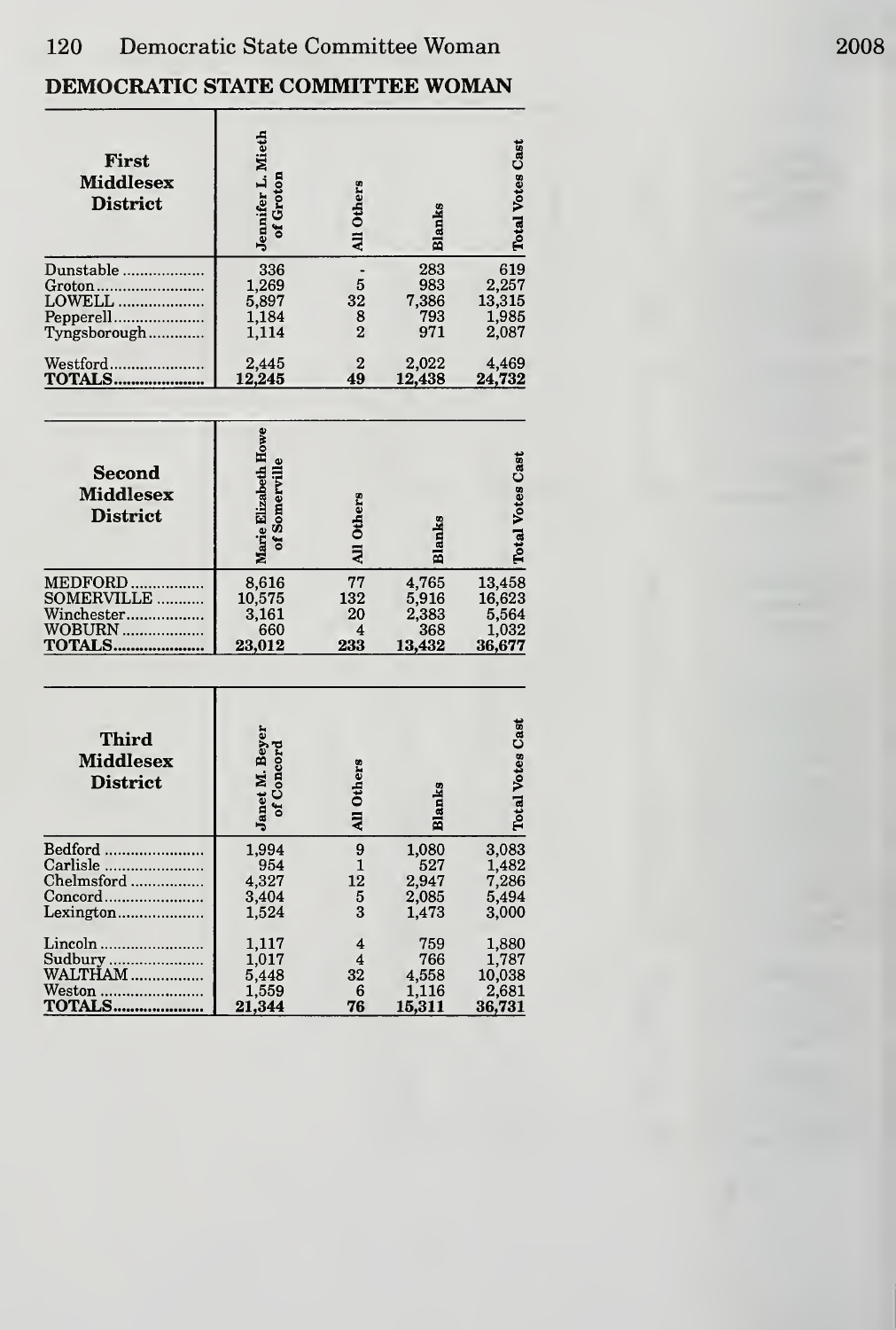| Fourth<br><b>Middlesex</b><br><b>District</b>                     | Deborah Sirotkin Butler<br>Arlington<br>뉭 | <b>Others</b>             | Blank                                     | Cast<br><b>Total Votes</b>                 |  |
|-------------------------------------------------------------------|-------------------------------------------|---------------------------|-------------------------------------------|--------------------------------------------|--|
| Arlington.<br>Billerica<br><br>Burlington<br>Lexington.<br>WOBURN | 9,158<br>4,839<br>3,021<br>3,554<br>4,055 | 74<br>33<br>19<br>10<br>3 | 5,644<br>2,237<br>1,738<br>3,019<br>2,889 | 14,876<br>7,109<br>4,778<br>6,583<br>6,947 |  |
| <b>TOTALS.</b>                                                    | 24,627                                    | 139                       | 15,527                                    | 40,293                                     |  |

| Middlesex &<br><b>Essex</b><br><b>District</b> | Malden<br>Crowe<br>ិ៍<br>Peg | Sheeran<br>Wakefield<br><b>Betsy</b><br>ិ | <b>Others</b>  | Blanks | Cast<br>Votes<br>Total |
|------------------------------------------------|------------------------------|-------------------------------------------|----------------|--------|------------------------|
| Lynnfield.                                     | 260                          | 1,299                                     | 8              | 686    | 2,253                  |
| MALDEN                                         | 6,151                        | 868                                       | 25             | 2,505  | 9,549                  |
| MELROSE                                        | 1,218                        | 2,107                                     | 15             | 2,027  | 5,367                  |
| Reading.<br>                                   | 606                          | 2,992                                     | $\overline{4}$ | 2,100  | 5,702                  |
| Stoneham                                       | 903                          | 2,471                                     | 10             | 1,655  | 5,039                  |
| Wakefield                                      | 546                          | 4,432                                     | 5              | 987    | 5,970                  |
| <b>TOTALS</b>                                  | 9,684                        | 14,169                                    | 67             | 9,960  | 33,880                 |

| <b>First</b><br>Middlesex &<br><b>Norfolk</b><br><b>District</b> | Sally Rizzo<br>of Newton<br>Rizzo  |                 |                                    | Votes                               |
|------------------------------------------------------------------|------------------------------------|-----------------|------------------------------------|-------------------------------------|
| Brookline<br><b>NEWTON</b><br>Wellesley<br><b>TOTALS</b>         | 8,169<br>12,826<br>2,230<br>23,225 | 26<br>74<br>100 | 7,172<br>11,824<br>1,806<br>20,802 | 15,367<br>24,724<br>4,036<br>44.127 |